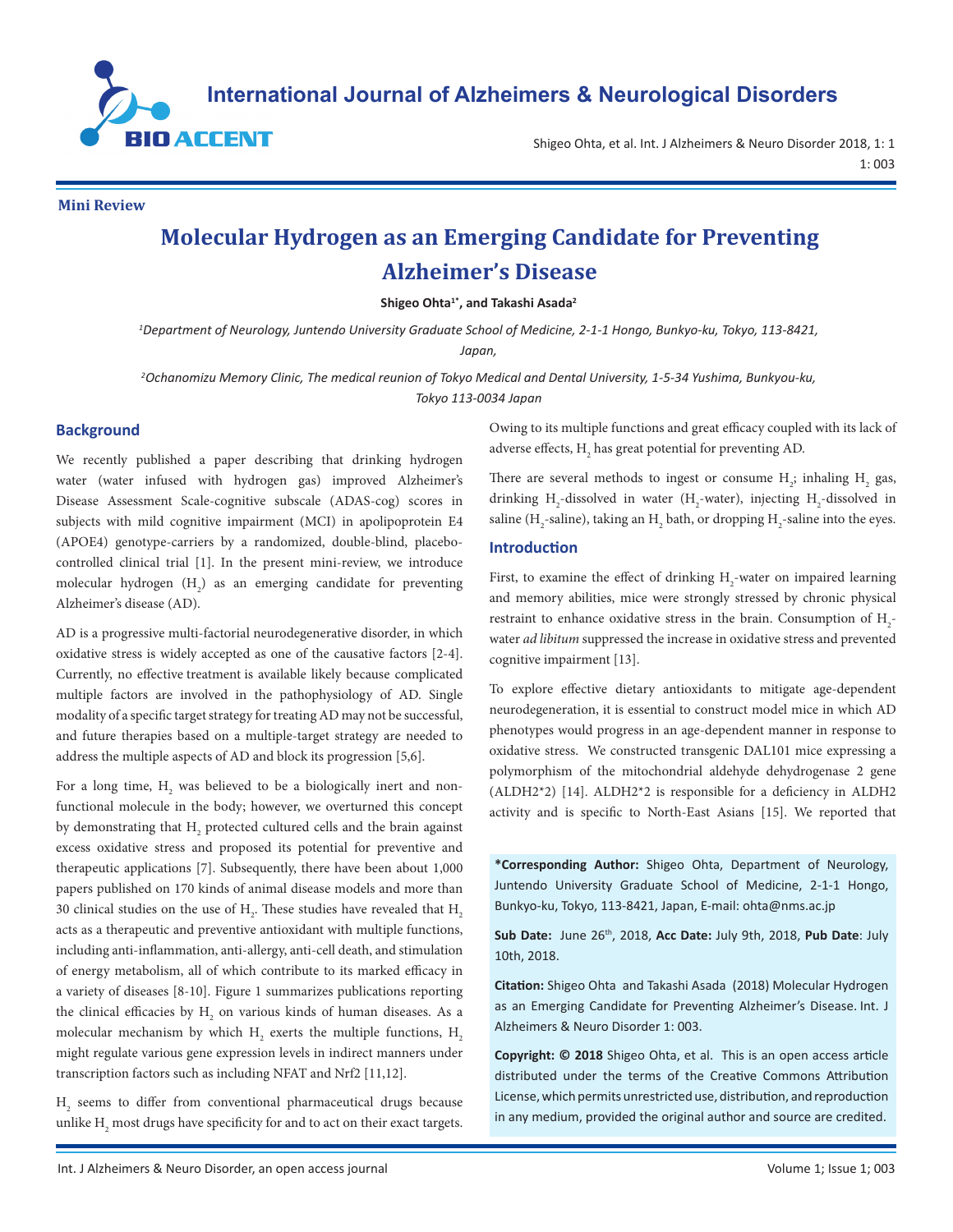ALDH2 deficiency is a risk factor for late-onset AD in the Japanese population [16], which was reproduced by Chinese and Korean studies in their respective populations [17,18]. DAL101 mice exhibited a decreased ability to detoxify 4-hydroxy-2-nonenal (4-HNE) in cortical neurons, and consequently an age-dependent neurodegeneration, cognitive decline, and a shortened lifespan ensued [14].

Oxidative stress enhances lipid peroxidation, leading to the formation and accumulation of highly reactive α, β-unsaturated aldehydes, such as 4-HNE [19]. The decline in ALDH2\*2 ability failed to detoxify cytotoxic aldehydes, and consequently increased oxidative stress [20].

Moreover, double-transgenic mice were constructed by crossing DAL101 mice with Tg2576 mice, which express a mutant form of human amyloid precursor protein (APP). They showed accelerated amyloid deposition, tau phosphorylation, and gliosis, as well as impaired learning and memory abilities. The lifespan of APP/DAL mice was significantly shorter than that of APP and DAL101 mice [21]. Thus, these model animals are helpful to examine the role of  $\mathrm{H}_2$  in the prevention of age-dependent dementia.

As the result, drinking  $\rm H_2$  -water reduced oxidative stress in DAL101 mice, suppressed a decline in learning and memory impairment, and suppressed neurodegeneration [1]. Moreover,  $\rm{H}_{2}$ -water extended the average lifespan of DAL mice [1].

Next, based on these animal experiments, we examined the efficacy of drinking  $H_2$ -water in subjects with MCI in a randomized, placebocontrolled, double-blind clinical trial. Seventy-three subjects were enrolled and drank 300 mL on average of  $\text{H}_{2}$ -water (0.6 mM) or placebo water for 1 year. After 1 year, there was no observable adverse effect, and the subjects in the  $H_2$ -group non-significantly tented to improve more than those in the control groups [1].

One of the most potent risk factors for AD is carrier status of the APOE4 genotype. APOE4 also increases the number of atherogenic lipoproteins and accelerates atherogenesis [22]. The increased oxidative stress in APOE4 carriers is considered to contribute to the risk of developing AD [23]. A combination of antioxidants improved the cognitive function of aged subjects after 3 years, especially in APOE4 carriers [24].

When we evaluated the score-changes in carriers of the APOE4 genotype, the total ADAS-cog and word recall task scores (one of the sub-scores) significantly improved, as assessed by the distribution of the score change in each subject (Figure 2). In the 7 APOE4 carriers, six subjects improved on the total ADAS-cog and 5 subjects on the word recall task score, in the  $H_2$ -group [1].

# **Conclusion**

The present mini-review introduced a possibility for slowing the progress of dementia by drinking  $H_2$ -water by means of animal experiments and a clinical intervention study for APOE4 carriers. The increased risk from APOE4 in developing AD has been reported to be 3.5-fold, and about half of AD patients are APOE4 carriers [25]. Data from clinical trials suggest that medium-chain triglycerides improve cognition in patients with mild to moderate AD in only APOE4-negative patients [26]. Thus, if we could overcome the risk in patients with the APOE4 genotype, the number of patients that develop AD is expected to decrease markedly. Additionally,  $_{\rm H_2}$  reduced oxidative stress and inflammation in an amyloid-β-induced Alzheimer rat model [27].

These improvements associated with drinking  $H_2$ -water are significant when the effect is compared with that of donepezil, one of the approved medicines; Donepezil improved ADAS-cog score by 3 points after 6 weeks; however, after 6 months, the scores had returned to the initial level [28]. In contrast, drinking  $H_2$ -water improved the average score at about 3 better than the baseline stages after 1 year in APOE4 carriers.

Moreover,  $\rm H_2$  has strong advantages with its lack of adverse effects. Indeed, virtually all clinical studies indicated that H<sub>2</sub> treatment was safe and effective in patients, as shown in patients with acute cerebral infarction [29]. These results suggested a potential for widespread and general application of  $H_2$  without undue caution.

Longer and larger-scale trial will be necessary to clarify the effect of  $\rm H_{2}$ water on MCI.



**Figure 1:** Molecular hydrogen exerts multiple functions on various kinds of diseases. Publications on patients or subjects are shown as examples of the efficacy of molecular hydrogen.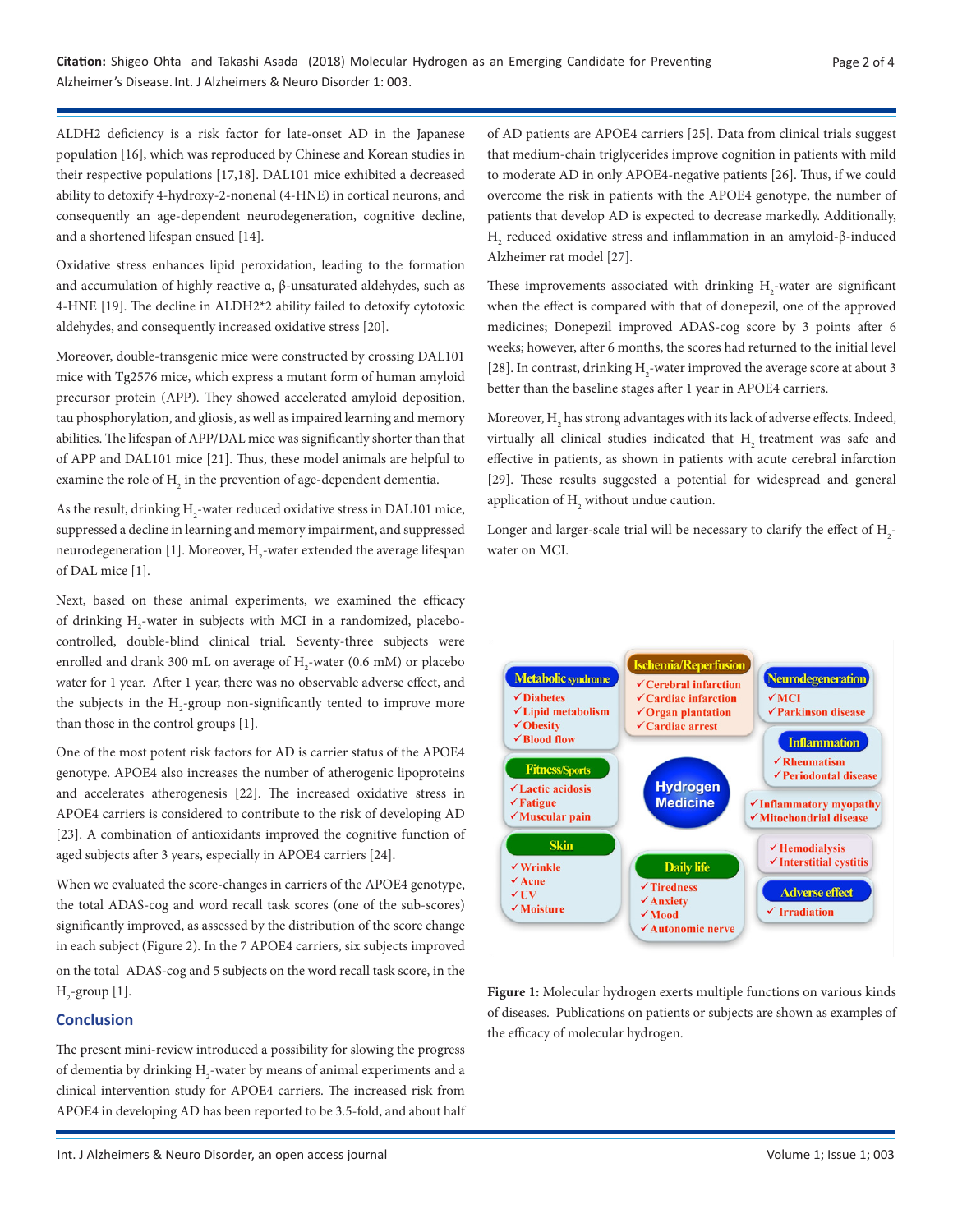

**Figure 2:** Subjects with MCI and the APOE4 genotype showed improvement in ADAS-cog by drinking  $\rm H_{2}$  -water for 1 year, as assessed in a randomized, double-blind, placebo-controlled clinical trial.

### **References**

- 1. Nishimaki K, Asada T, Ohsawa [I, Nakajima](https://www.ncbi.nlm.nih.gov/pubmed/29110615) E, Ikejima C et al. (2018) Effects of [Molecular](https://www.ncbi.nlm.nih.gov/pubmed/29110615) Hydrogen Assessed by an Animal Model and a Randomized Clinical Study on Mild Cognitive [Impairment. Curr](https://www.ncbi.nlm.nih.gov/pubmed/29110615) Alzheimer Res [15\(5\): 482-492.](https://www.ncbi.nlm.nih.gov/pubmed/29110615)
- 2. Vergallo [A, Giampietri](https://www.ncbi.nlm.nih.gov/pubmed/28931301) L, Baldacci F, Volpi L, Chico L et al. (2018) Oxidative Stress Assessment in [Alzheimer's](https://www.ncbi.nlm.nih.gov/pubmed/28931301) Disease: A Clinic Setting Study. Am J Alzheimers Dis Other Demen [33\(1\): 35-41.](https://www.ncbi.nlm.nih.gov/pubmed/28931301)
- 3. Mecocci P, Boccardi [V, Cecchetti](https://www.ncbi.nlm.nih.gov/pubmed/29562533) R, Bastiani P, Scamosci M et al. (2018) A Long Journey into [Aging, Brain](https://www.ncbi.nlm.nih.gov/pubmed/29562533) Aging, and Alzheimer's Disease Following the Oxidative Stress Tracks. J [Alzheimers](https://www.ncbi.nlm.nih.gov/pubmed/29562533) Dis [62\(3\): 1319-1335.](https://www.ncbi.nlm.nih.gov/pubmed/29562533)
- 4. Butterfield [DA \(2018\) Perspectives](https://www.ncbi.nlm.nih.gov/pubmed/29504538) on Oxidative StressinAlzheimer's Disease and Predictions of Future Research [Emphases. J](https://www.ncbi.nlm.nih.gov/pubmed/29504538) Alzheimers Dis [64\(s1\): S469-S479.](https://www.ncbi.nlm.nih.gov/pubmed/29504538)
- 5. Umar T, Hoda [N \(2017\) Alzheimer's](https://www.ncbi.nlm.nih.gov/pubmed/29332579) Disease: A Systemic Review of Substantial Therapeutic Targets and the Leading [Multi-functional](https://www.ncbi.nlm.nih.gov/pubmed/29332579) Molecules. Curr Top Med Chem [17\(31\): 3370-3389.](https://www.ncbi.nlm.nih.gov/pubmed/29332579)
- 6. de Freitas Silva M, Dias [KST, Gontijo](https://www.ncbi.nlm.nih.gov/pubmed/29332563) VS, Ortiz CJC, Viega C (2018) [Multi-Target](https://www.ncbi.nlm.nih.gov/pubmed/29332563) Directed Drugs as a Modern Approach for Drug Design Towards Alzheimer's Disease: an [update. Curr](https://www.ncbi.nlm.nih.gov/pubmed/29332563) Med Chem 25(17): [2045-2067.](https://www.ncbi.nlm.nih.gov/pubmed/29332563)
- 7. Ohsawa I, Ishikawa M, Takahashi K, Watanabe [M, Nishimaki](https://www.ncbi.nlm.nih.gov/pubmed/17486089) K et [al. \(2007\) Hydrogen](https://www.ncbi.nlm.nih.gov/pubmed/17486089) acts as a therapeutic antioxidant by selectively

reducing cytotoxic oxygen radicals. Nat Med [13\(6\): 688-694.](https://www.ncbi.nlm.nih.gov/pubmed/17486089)

- 8. Ohta [S \(2014\) Molecular](https://www.ncbi.nlm.nih.gov/pubmed/24769081) hydrogen as a preventive and therapeutic medical [gas: initiation, development](https://www.ncbi.nlm.nih.gov/pubmed/24769081) and potential of hydrogen [medicine. Pharmacol](https://www.ncbi.nlm.nih.gov/pubmed/24769081) Ther 144(1): 1-11.
- 9. Ohta S (2015) Molecular hydrogen as a novel [antioxidant: overview](https://www.ncbi.nlm.nih.gov/pubmed/25747486) of the advantages of hydrogen for medical [applications. Methods](https://www.ncbi.nlm.nih.gov/pubmed/25747486) Enzymol [555: 289-317.](https://www.ncbi.nlm.nih.gov/pubmed/25747486)
- 10. Iketani M, Ohsawa I (2017) Molecular Hydrogen as a Neuroprotective Agent. Curr [Neuropharmacol](https://www.ncbi.nlm.nih.gov/pubmed/27281176) 15(2): 324-331.
- 11. Iuchi K, Imoto [A, Kamimura](https://www.ncbi.nlm.nih.gov/pubmed/26739257) N, Nishimaki K, Ichimiya H et al. [\(2016\) Molecular](https://www.ncbi.nlm.nih.gov/pubmed/26739257) hydrogen regulates gene expression by modifying the free radical chain [reaction-dependent](https://www.ncbi.nlm.nih.gov/pubmed/26739257) generation of oxidized phospholipid [mediators. Sci](https://www.ncbi.nlm.nih.gov/pubmed/26739257) Rep. 6: 18971.
- 12. Kawamura [T, Wakabayashi](https://www.ncbi.nlm.nih.gov/pubmed/23475767) N, Shigemura N, Huang CS, Masutani K et [al. \(2013\) Hydrogen](https://www.ncbi.nlm.nih.gov/pubmed/23475767) gas reduces hyperoxic lung injury via the Nrf2 pathway in [vivo. Am](https://www.ncbi.nlm.nih.gov/pubmed/23475767) J Physiol Lung Cell Mol Physiol 304(10): [L646-656.](https://www.ncbi.nlm.nih.gov/pubmed/23475767)
- 13. Nagata [K, Nakashima-Kamimura](https://www.ncbi.nlm.nih.gov/pubmed/18563058) N, Mikami T, Ohsawa I, Ohta S [\(2009\) Consumption](https://www.ncbi.nlm.nih.gov/pubmed/18563058) of molecular hydrogen prevents the stressinduced impairments in [hippocampus-dependent](https://www.ncbi.nlm.nih.gov/pubmed/18563058) learning tasks during chronic physical restraint in mice. Neuropsychopharmacology [34\(2\): 501-508.](https://www.ncbi.nlm.nih.gov/pubmed/18563058)
- 14. Ohsawa I, Nishimaki [K, Murakami](https://www.ncbi.nlm.nih.gov/pubmed/18550766) Y, Suzuki Y, Ishikawa M et al. [\(2008\) Age-dependent](https://www.ncbi.nlm.nih.gov/pubmed/18550766) neurodegeneration accompanying memory loss in transgenic mice defective in [mitochondrial](https://www.ncbi.nlm.nih.gov/pubmed/18550766) aldehyde dehydrogenase 2 activity. J Neurosci [28\(24\): 6239-6249.](https://www.ncbi.nlm.nih.gov/pubmed/18550766)
- 15. Chen CH, Ferreira JC, Gross ER, Mochly-Rosen [D \(2014\) Targeting](https://www.ncbi.nlm.nih.gov/pubmed/24382882) aldehyde dehydrogenase 2: new therapeutic [opportunities. Physiol](https://www.ncbi.nlm.nih.gov/pubmed/24382882) Rev [94\(1\): 1-34.](https://www.ncbi.nlm.nih.gov/pubmed/24382882)
- 16. Kamino K, Nagasaka K, Imagawa [M, Yamamoto](https://www.ncbi.nlm.nih.gov/pubmed/10873585) H, Yoneda H et [al. \(2000\) Deficiency](https://www.ncbi.nlm.nih.gov/pubmed/10873585) in mitochondrial aldehyde dehydrogenase increases the risk for late-onset [Alzheimer's](https://www.ncbi.nlm.nih.gov/pubmed/10873585) disease in the Japanese [population. Biochem](https://www.ncbi.nlm.nih.gov/pubmed/10873585) Biophys Res Commun 273(1): 192-196.
- 17. Jo SA, Kim EK, Park MH, Han C, Park HY et [al. \(2007\) A](https://www.ncbi.nlm.nih.gov/pubmed/17459359) Glu487Lys [polymorphism](https://www.ncbi.nlm.nih.gov/pubmed/17459359) in the gene for mitochondrial aldehyde [dehydrogenase](https://www.ncbi.nlm.nih.gov/pubmed/17459359) 2 is associated with myocardial infarction in elderly Korean men. Clin Chim Acta [382\(1-2\): 43-47.](https://www.ncbi.nlm.nih.gov/pubmed/17459359)
- 18. Wang B, Wang J, Zhou S, Tan S, He X et [al. \(2008\) The](https://www.ncbi.nlm.nih.gov/pubmed/18201725) association of mitochondrial aldehyde dehydrogenase [gene \(ALDH2\)](https://www.ncbi.nlm.nih.gov/pubmed/18201725)  [polymorphism](https://www.ncbi.nlm.nih.gov/pubmed/18201725) with susceptibility to late-onset Alzheimer's disease in Chinese. J Neurol Sci [268\(1-2\): 172-175.](https://www.ncbi.nlm.nih.gov/pubmed/18201725)
- 19. Schneider C, Tallman KA, Porter NA, Brash [AR \(2001\) Two](https://www.ncbi.nlm.nih.gov/pubmed/11259420) distinct pathways of formation of [4-hydroxynonenal. Mechanisms](https://www.ncbi.nlm.nih.gov/pubmed/11259420)